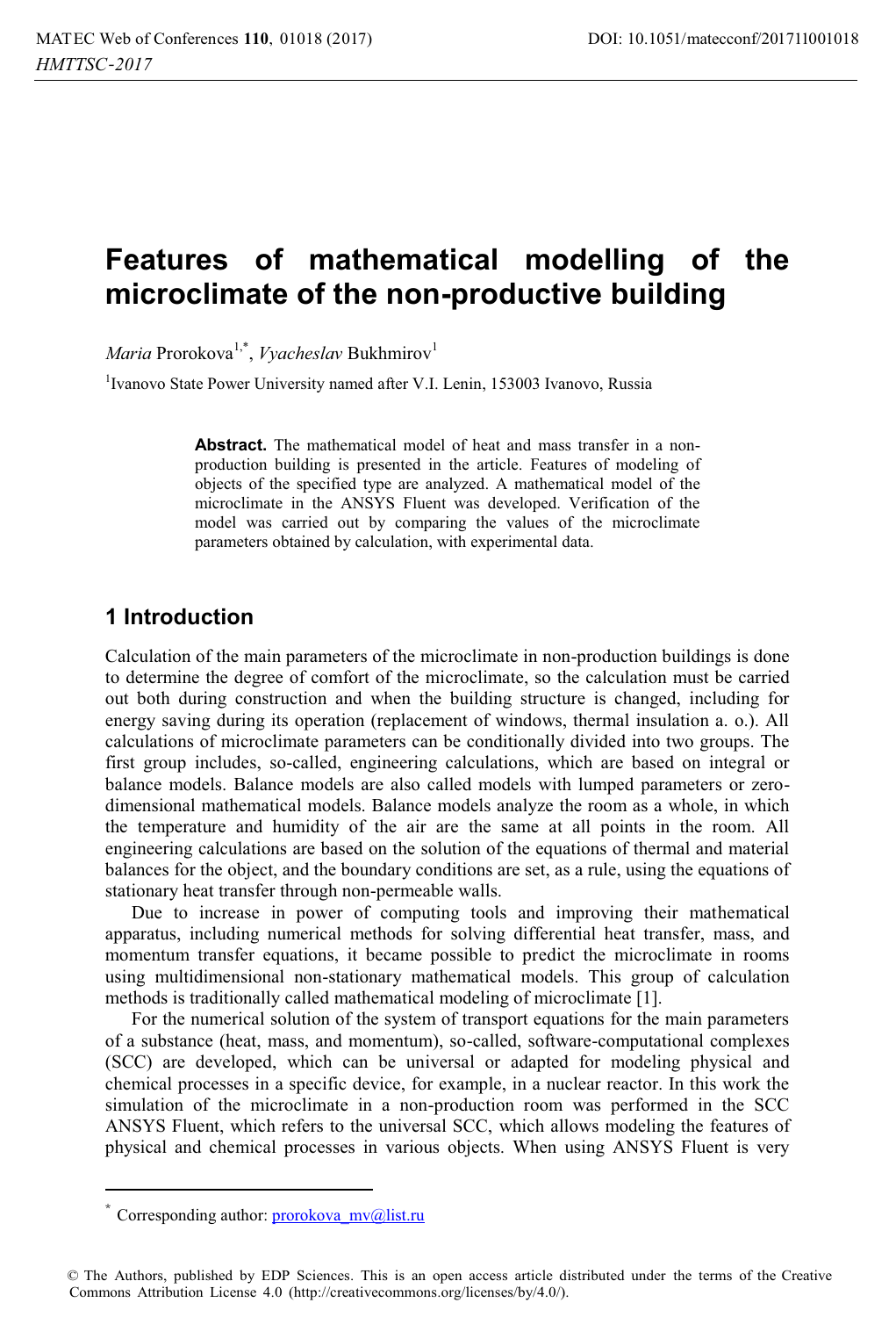important is the stage of mathematical formulation of the problem of calculating a particular process. At the stage of the mathematical description of the object, the assumptions that simplify the problem write, define the conditions for single-valuedness, and write the differential transfer equations.

### **2 Features of mathematical modeling of microclimate for nonproduction objects**

In non-production premises, the microclimate is formed by convective, conductive and radiative heat transfer, and also by molecular and convective diffusion of air pollutants. Consequently, the mathematical model for the formation of a microclimate in a buildings room must include the energy transfer equations due to radiative and convective heat transfer, the momentum transfer equation, the continuity equation, and the mass transfer equation for each component of the mixture, taking into account the assumptions: air in the room is a four-component mixture, that consists of nitrogen, oxygen, carbon dioxide and water vapor; the components of the gas mixture and the mixture itself obey the laws of an ideal gas; in the room there is a thermo gravitational movement of air; gas in the room is a non-diathermic substance; diffusion transport of air through the solid elements of the enclosing structures (walls, linen of the window block) is absent; the airflow inlet is through the window, the outlet is through the ventilation openings and doors; sources of heat due to internal friction are small; scattering and refraction of radiant energy are not taken into account.

The mathematical model of heat and mass transfer in the building of a non-production building looks as follows:

$$
\frac{\partial}{\partial t} \rho E + \nabla \vec{w} \rho E = \nabla (\lambda_{\text{eff}} \nabla T - \sum_{i=1}^{n} h_i \vec{J}_i) + q_v. \tag{1}
$$

$$
\frac{dI(\vec{r},\vec{s})}{ds} + (A+\sigma_s)I(\vec{r},\vec{s}) = A\frac{\sigma_0 T^4}{\pi} + \frac{\sigma_s}{4\pi} \int_0^{4\pi} I(\vec{r},\vec{s}')d\Omega'.
$$
 (2)

$$
\frac{\partial}{\partial t}\rho + \nabla(\rho \vec{w}) = 0;\tag{3}
$$

$$
\frac{\partial}{\partial t} \rho \vec{w} + \nabla(\rho \vec{w} \vec{w}) = \nabla \rho \nu \nabla \vec{w} + \rho \vec{g};
$$
\n(4)

$$
\frac{\partial}{\partial t} \rho C_i + \nabla (\rho \vec{w} C_i) = \nabla \left( \left( \rho D_{i,m} + \rho D_t \right) \nabla C_i \right) + S_i.
$$
\n(5)

In equations (1) – (5):  $t$  – time;  $\rho$  – density of the gas mixture;  $\vec{w}$  – speed of air movement;  $E$  – specific internal energy of the gas mixture;  $\lambda_{eff}$  – effective coefficient of thermal conductivity;  $h_i$  – specific enthalpy of the i-th component of the mixture;  $\vec{r}$  – radius-vector;  $\vec{s}$  – unit vector in the direction of scattering;  $\vec{s'}$  – unit vector in the direction of the incident radiation;  $A$  – absorption coefficient;  $\sigma_s$  – scattering coefficient (for pure air σ<sub>s</sub> = 0); σ<sub>0</sub> – Stefan-Boltzmann constant; *I* – brightness of radiation at a given point  $(\vec{r})$ in a given direction  $(\vec{s})$ ; *T* – local temperature;  $\Omega$  – solid angle; *q<sub>v</sub>* – capacity of internal sources of heat;  $v$  – kinematic viscosity coefficient; g – acceleration of gravity;  $\overrightarrow{J}_i$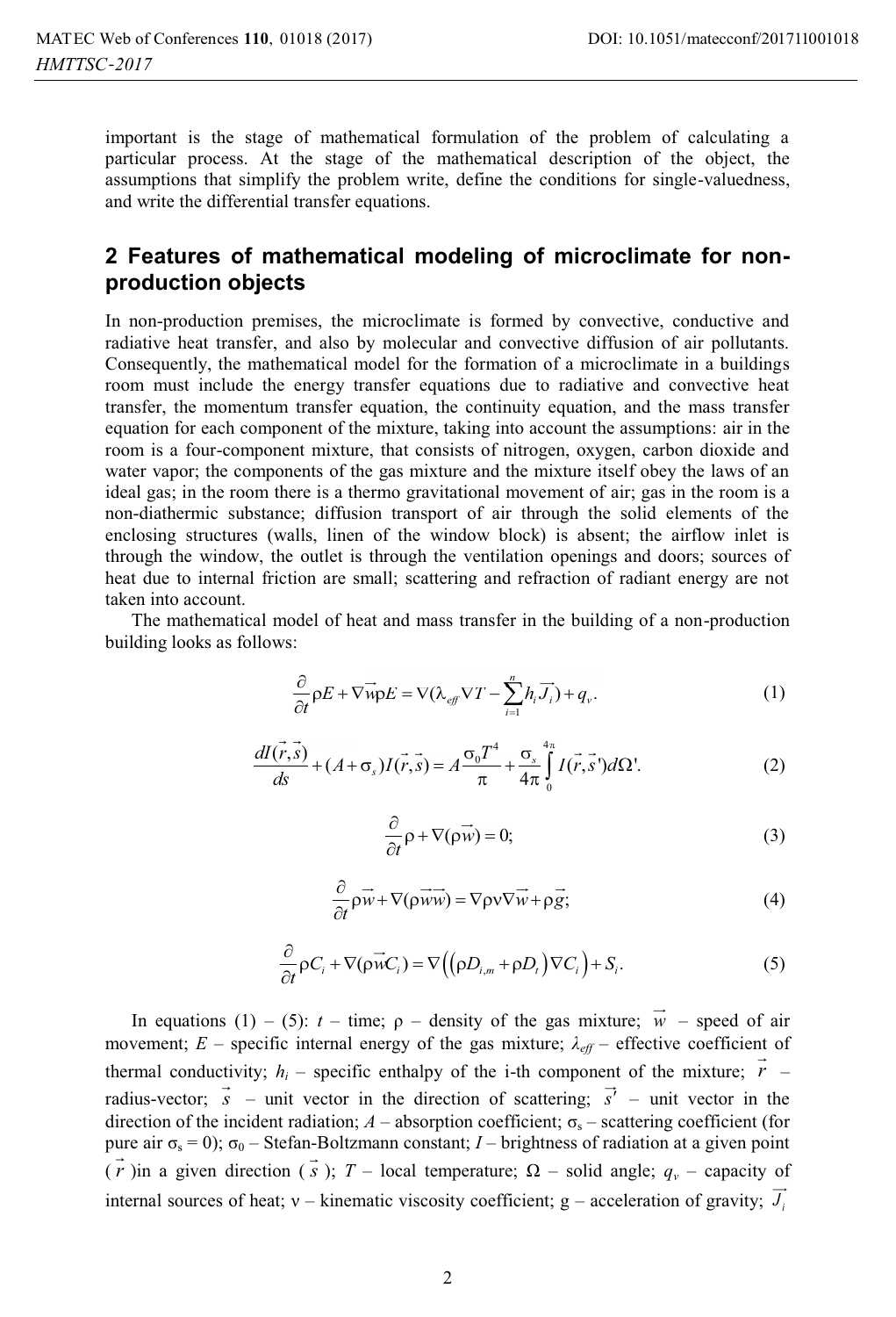– density of the diffusion flux of the *i*-th component of the mixture;  $C_i$  – local mass concentration of the *i*-th component of the mixture;  $D_{i,m}$  – diffusion coefficient of the *i*-th component of the mixture;  $D_t$  – coefficient of turbulent diffusion;  $S_i$  – mass source of the *i*th component of the mixture.

A detailed description of the mathematical model is given in [1, 2, 3].

Thermophysical and radiation properties of objects that participate in the process of heat and mass transfer are determined from reference data [4], and the radiative properties of the air mixture are calculated by specifying the volume fractions of the individual components. Sources of thermal energy, moisture and carbon dioxide in the premises of residential, public and administrative buildings are people, heating appliances and household appliances. It is known that, on average, a person exhales in a second  $1,2 \cdot 10^{-4}$  kr air, whose composition 78,5 % N<sub>2</sub>, 14,2 % O<sub>2</sub>, 3,6% H<sub>2</sub>O, 3,7 % CO<sub>2</sub>, and emits 105 Wt of thermal energy [5].

Starting conditions for the solution of the system of equations  $(1)$  -  $(5)$  (temperature of surfaces of the room, air temperature, the relative humidity and speed and speed of indoor and outdoor air) are determined from the experimental data.

The power of the heating devices is determined experimentally, and the heat dissipation of electrical appliances is set according to the equipment's passport data, depending on the mode of operation of the equipment. Temperature of surfaces of the room  $(T_w)$  and sources of thermal energy is accepted by results of the experiment.

The air velocity is calculated from the experimental data or the normative value of the air exchange [6].

The k-ε model of turbulence was chosen to model turbulence from the analysis of literature [7] and analysis of the results of computational experiments [3, 7].

The geometric and grid models of the experimental room of the university's educational audience in the ANSYS Fluent SCC and the features of the computing process of microclimate parameters are described in detail in the paper [8].

Figure 1 shows the results of mathematical modeling and experimental measurement of air temperature at four points in the experimental room: in the center of the room (point 1 on the figure 1), at a distance of 0.5 m from the left wall (point 2 on the figure 1) and at a distance of 0.5 m from the front wall (point 3 on the figure 1).



**Fig. 1**. Air temperature in the experimental room.

#### **3 Results and discussion**